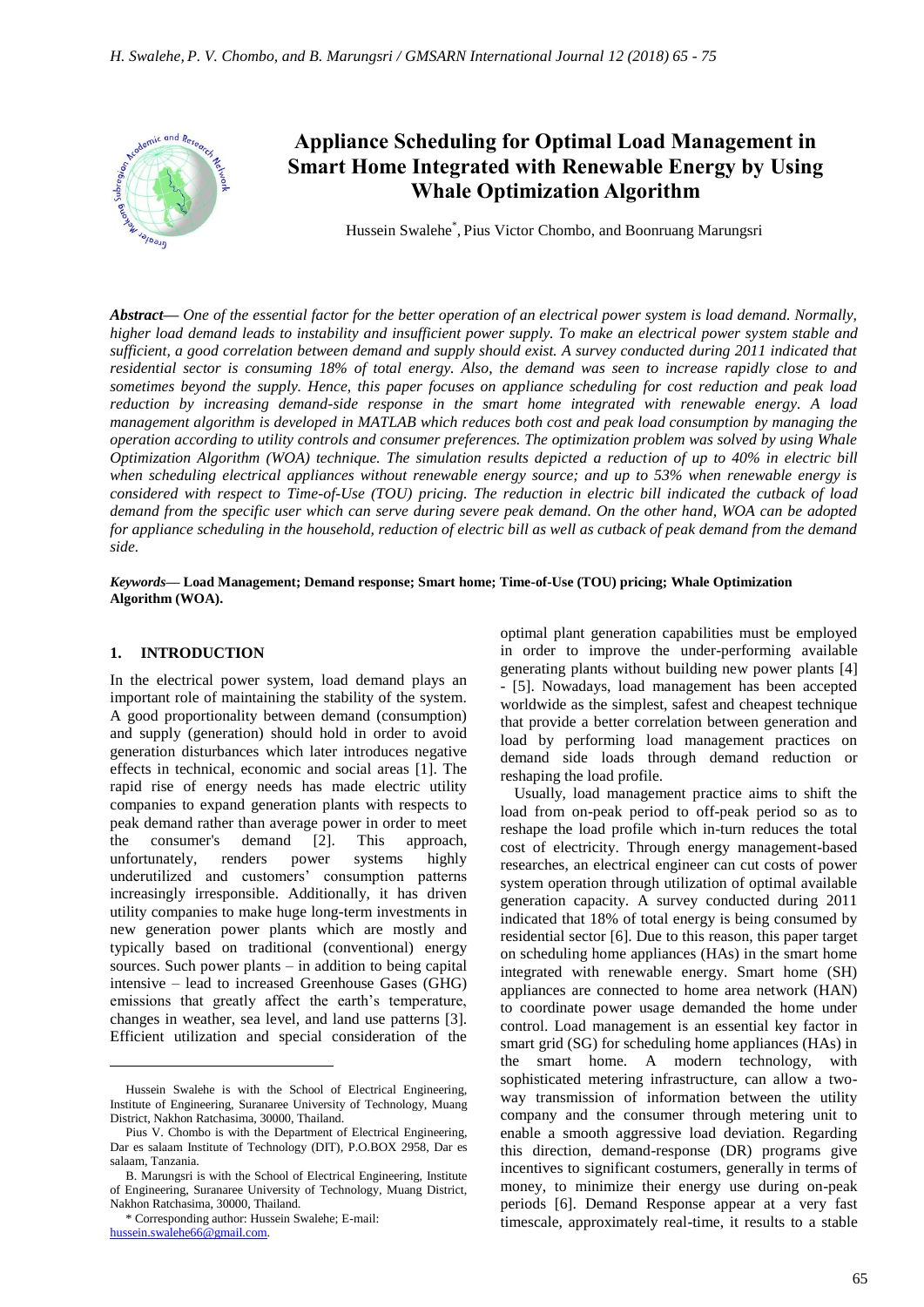and sufficient power grid system and importantly minimizes electric cost and CO2 emissions [7].

Smart grid, in the growing power system technology, is currently considered as an upcoming solution to the most of the existing power systems. It comes in different names such as smart power grid or intelligent grid [2] to take over an old, disorganized and defenseless existing power system. An efficient performance of smart grid depends on the advanced technologies in electrical power, control, communication, information theory, bidirectional flows of electrical power and information which promotes an advanced and modern power system with cost-effective, safety and security. In smart grid, advanced energy-metering infrastructure (AMI) and energy monitoring are performed over a number of smart meters and sensors equipped all the way in smart homes. The part of communication as well as networking technologies ensure real time data collection and transmission to and fro both sides. In smart grid (SG) system, the load management is an essential factor to control energy management system. Through load management strategies in smart grid (SG), reduction of peak load during the peak period and control pricing of electricity unity can be achieved through customer participation in the smart home [8]-[14]. The usage of photovoltaic system causes a reduction of electric bill and the peak demand at home. Moreover, excessive generated energy can be added to the smart grid from the smart home [15]-[17]. A recent and well performing technique, Whale Optimization Algorithm (WOA) is employed for optimizing scheduling of appliances. Its high exploration and convergence behaviors toward solution in different iterations makes it unique in problem solving against other conventional techniques.

# **2. THE SMART HOME (SH)**

"Smart Home is the term normally used to define a household that uses a home controller to integrate the residence's various home automation systems" [18]. Smart Home is the computerized controls in homes and appliances that can be set up to respond to signals from the energy provider to reduce their energy use at times when the power grid is unstable from high peak load demand, or even to shift some of their power use (energy consumption) to times when power is available at a lower cost. Customer involvement is the one among the critical attribute of the SH. The involvement of the customer is facilitated by a smart meter, which also connects the smart home (SH) and Smart Grid (SG). Besides the gathering of data for electric utility companies, smart meters perform crucial roles for both customers and the grid to which they are connected to. They act as controllers over consumer's appliances. With the upcoming technologies of SH, each home appliance will be provided an ability to transfer information and monitored by the smart meter with the use of in-home networking system. Current developed appliances are equipped with application softwares and interfaces to provide an easy use to costumers. The programmed instructions can then be viewed to costumers through displays. The SH control can further give customers

extra opportunities, such as energy saving, loss reduction, cost saving, and reduced carbon emission.

The concept of future SH is displayed in Fig. 1 where a small renewable generation and energy storage system are equipped to make a future SH working as a small connected micro-grid (MG) [19]-[27]. Moreover, the use of hybrid DC/AC system can be added to support the future SH with the use of both DC power and AC power supply. Therefore, with the future SH, a reliable power supply will be available with an addition of automation, user preferences, and low emissions and cost-effective. The higher penetration of renewable energy into the smart home results in a minimization of electric bill, peak demand of the household and export of extra energy to the smart grid in times when renewable energy generation is more than the demand of the household [15]-[17].

# *Smart Appliances*

"The term "Smart Appliance" with respect to the smart grid refers to a modernization of the electricity usage system of a home appliance so that it monitors, protects and automatically adjusts its operation to the needs of its owner" [28]. Some of the key features noted by [28] include the following:

- The capability to alter the requirement for electrical energy exploitation.
- To give alerts to end-users to shift to a convenient time with available cheaper prices.
- To provide an automatic reduction of usage based on the consumers pre-established guidelines.
- To maintain stability of the system.
- Consumer is able to reverse all pre-programmed sets of instructions.
- To develop the energy consumption profile from total home energy consumption approach to utilize the data to its best profit.

The two main reasons for a consumer accepting to adopt smart appliances are an economic gain to the consumer and environmental reasons, but the latter is among only a small percentage of consumers who are environmentally conscious or environmental advocators. Most consumers will readily accept to shift to smart appliances for economic gains rather than environmental gains [29]. To trigger consumers to buy smart appliances, [29] suggested a promotion of attractive tariff from utility to customers with an addition of other incentives.

All smart appliances are classified as receivers, and the means of controlling them are through transmitters such as the "remote control or keypad" [18]. For instance, if an appliance is needed to be switched ON or OFF, the transmitter (the remote), should transmit a signal to the receiver (appliance) in the form of a code which may include an attention to the intended system, giving a unit number of the respective equipment and the instructions that contains a set of actions to be performed [18].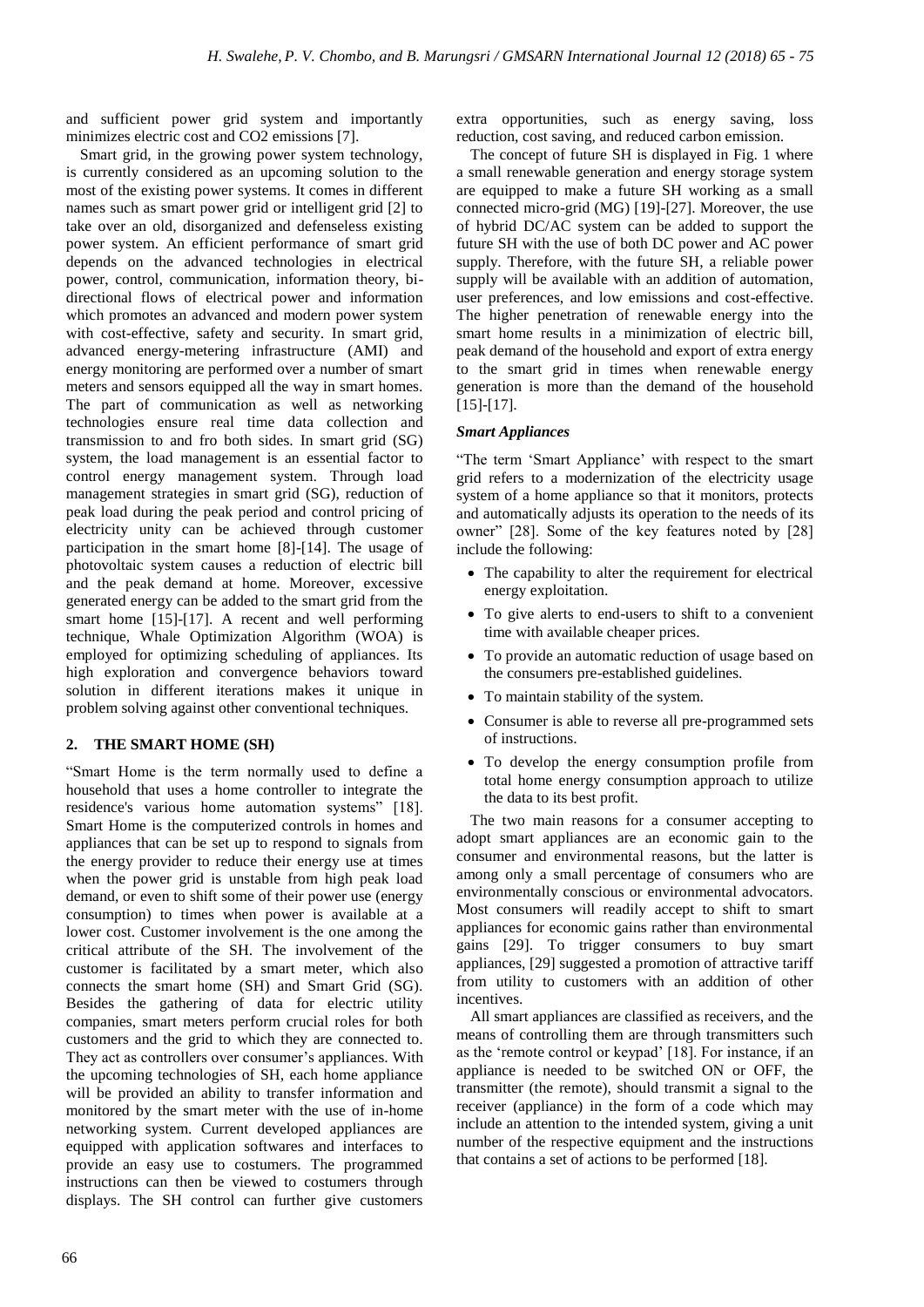

**Fig.1 The concept of future smart home (SH)**

## **3. LOAD MANAGEMENT (LM)**

Paracha and Doulai (1998) [30] described load management as a set of goals aimed to manage, control or monitor the utilization of electical energy of various customers either by switching ON or OFF directly from the grid through grid operator during peak period or indirectly (demand response) from customer participation to reshape the load profile. This action helps the grid to gain stability between supply and demand and to make the best operation of its existing capacities in generation and transmission systems[4], [31].

#### *Strategies for Load Management on Demand Side*

There exist several strategies applicable for load management on demand side such as valley filling, peak clipping, and load shifting. Others are strategic conservation, strategic load growth, and flexible load shape. The operation of these strategies is shown on Fig. 2.

The descriptions of the above-mentioned strategies are given below:

- Peak clipping- this minimizes utility loads in case of peak demand periods and reconnect during off-peak.
- Valley filling- building loads during off-peak period
- Load shifting- transferring of loads from on-peak period to off-peak periods and vice versa
- Strategic load growth- increase customer usage resulting in sales increment beyond valley filling
- Flexible load shape- incentive contracts and tariffs (i.e, RTP, TOU, etc) with possibilities to shift consumer's equipment from on-peak period to offpeak period



**Fig.2 Load control strategies [32].**

Among of the above-mentioned strategies, load shifting strategy is highly preferred and opted for scheduling since it gives a chance for a load to be reconsidered when removed during on-peak period. With this strategy, the reduced load is scheduled-in again in off-peak period.

#### *Load Management Measures*

Normally, the classification of load management measures falls into two classes which are direct load control (DLC) and indirect load control (ILC). The first class, DLC, secures the technological standards (AMI) applicable in smart grid as well as smart homes (like sensors and smart meters positioned at each customer to be monitored) that enable the grid operator to turn OFF the equipment during on-peak period and turn ON during off-peak period.

The second class, ILC, is positioned on either statute or economic policies. Based on this class, certain tariffs and pricing mechanisms are set to motivate customers to reduce their demands during on-peak periods. These are:

### *Time-of-use(TOU) tariff*

This tariff is applied to direct the billing system on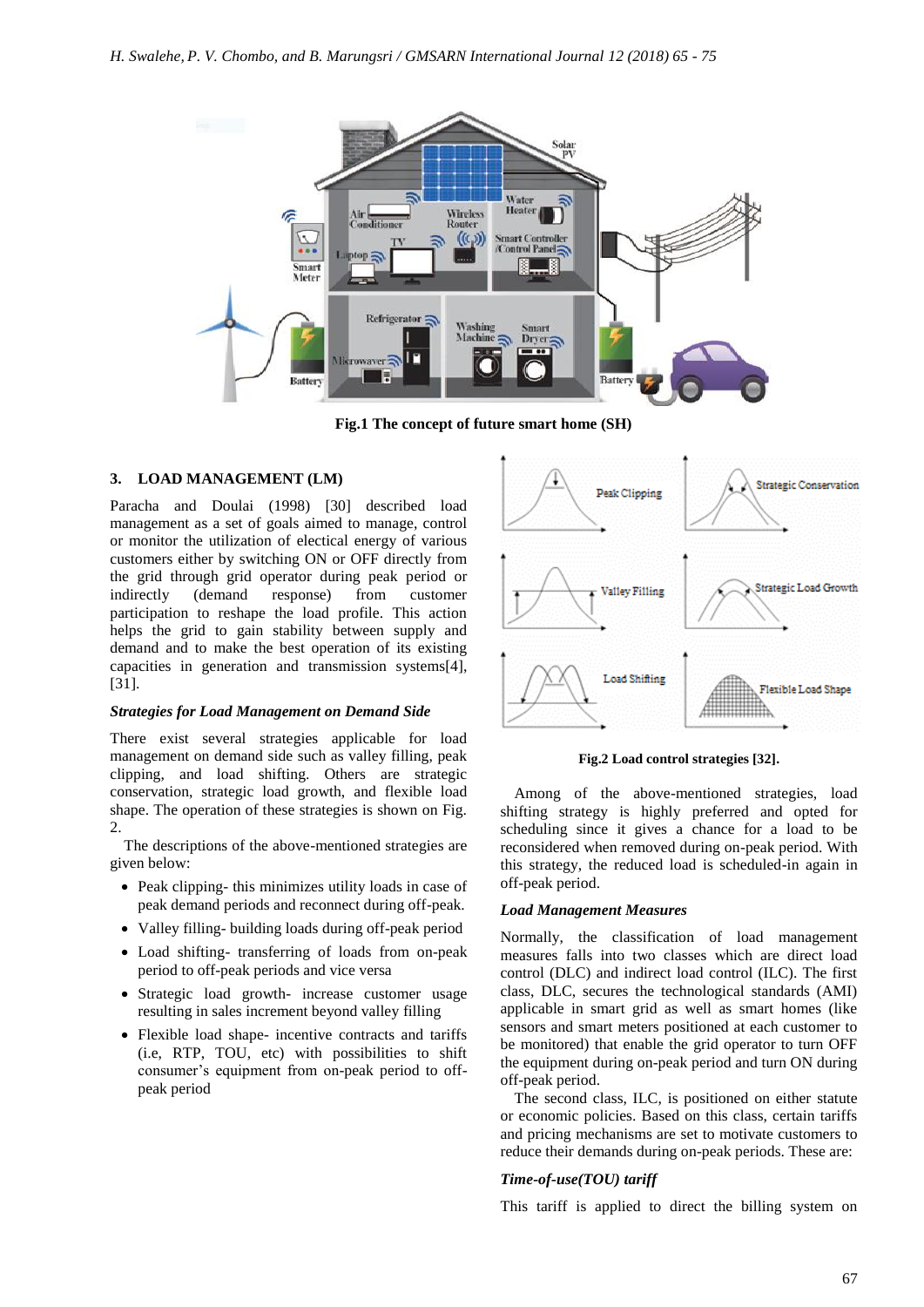periods of cheaper prices (off-peak) and expensive prices (peak). With the successfully invented TOU billing system, both the utility and the consumer benefit.



**Fig.3. Time of use pricing.**

# *Interruptible load tariff (ILT)*

In Interruptible load tariff (ILT), consumer signs an incentive contract from the utility company to turn OFF the appliances during on-peak period or during emergence. And most of the time, this incentive contract is in the form of monetary reward to encourage the consumer to minimize their demand timely when required by the utility.

# *Tariff with load demand component (TLDC)*

With (TLDC), end-user is requested to manage the load demand at a lower level due to a part of electricity bill build upon the highest documented hourly load demand price.

# *Real-time pricing (RTP)*

This tariff associates the end-user's rate with the largescale market rate. It is sometimes known as dynamic billing system. The principal characteristics are that the timing and costs are not set in advance [33].



**Fig.4. Real-time pricing.**

# *Critical peak pricing (CPP)*

This incorporates the principal characteristics of both TOU and RTP tariffs. It accounts a unique, extended price on chosen days with accelerated demand indicator, aimed to reduce the load in critical levels. Usually, an upcoming signal is given to end-users to let on them to make voluntary energy minimization when CPP days are called.



**Fig.5. Critical peak pricing.**

# *Demand-side bidding (DSB)*

In Demand-side bidding, the costumer is given an opportunity to choose the best time to get-involved and measures required during real-time and upcoming spot markets

 Based on [34], DSB allows customer to be refunded at the real-time market price for disconnecting loads, when requested by the market operator, in a same way that power plants are remunerated to supply.

# **4. DEMAND RESPONSE (DR)**

Demand response (DR) is the process of minimizing load at times when either contingency happens which intimidates the balance between supply and demand or market conditions happen that raise production cost.

Three basic categories of DR automation are listed below [35]:

- Manual Demand Response- suggests manually switching OFF appliances.
- Semi-Automated Response- implicates the application of home energy management control systems for load shedding, where facilities staff initiates a preprogrammed load shedding strategy.
- Fully-Automated Demand Response- commence at a building the use of access card (programmable card) which is programmed to switch on or off the appliance the time you need to use or not and within a certain period of time it goes off.

## *Types of Load of the household and its Characteristics*

The residential appliances can be categorized into different types as shown in Table 1.

# *Base Loads*

Base load refers to the appliances that to be operated continuously throughout the day. Examples of this baseload are an air conditioner, electric heater, etc.

# *Non-shiftable Loads*

These are appliances which must be turned ON immediately when it is needed, and their working period cannot be changed.

# *Shiftable Loads*

These refer to the appliances which can complete their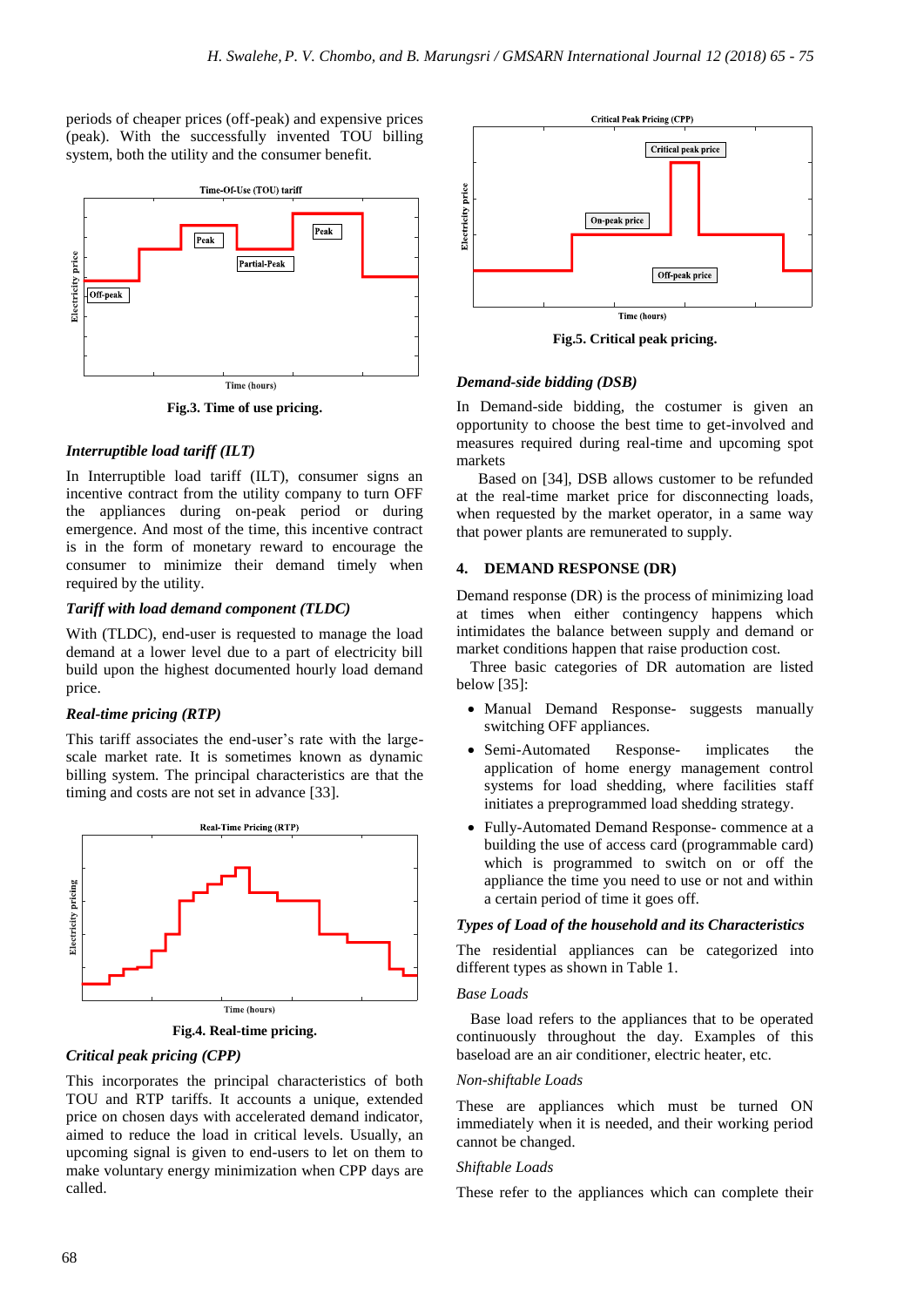tasks within the preferred time intervals, e.g., washing machine, dishwater, etc. They can further be divided into two types namely interruptible and non-interruptible loads [36]-[37].

- Interruptible load-refers to the appliances that can be given a discrete time interval to complete its working cycle. E.g., water heater, refrigerator
- Non-interruptible load-refers to the appliance which is turned ON exactly once to complete its job.

| N <sub>0</sub> | Category           | Types of<br>loads       | Home appliance                      |
|----------------|--------------------|-------------------------|-------------------------------------|
| 1              | Manageable         | Shiftable               | Washing<br>Machine, Dish<br>Washer  |
| $\mathcal{L}$  | Manageable         | Interruptible           | Water heater,<br>Refrigerator       |
| 3              | Manageable         | Weather<br><b>Based</b> | Air Conditioner.<br>Electric Heater |
| 4              | Non-<br>manageable | Auxiliary               | TV, laptops,<br>lights              |

**Table 1. Load types and its Characteristics.**

#### *Benefits of Load Management*

LM and DR require an avoidable effort of costumer's prosperity and home-independence. Nevertheless, the execution of Load Management and Demand Response plan can lead to several benefits in terms of technical, economic, environmental and social benefits. Based on [38]-[40], the chief advantages of an electricity market are given as:

- Increased overall economic efficiency.
- Market power mitigation.
- Improved system reliability.
- Reduced price volatility (risk management).
- Minimization of average energy costs to all customers.
- Consumer service.
- Environmental impact.
- Minimizing the generation margin
- Modifying distribution network investment efficiency

#### **5. OPTIMAL SCHEDULING OF SMART HOME ENERGY CONSUMPTION**

Total load demand for appliances depends on how they are scheduled over the certain period of time. For example, if all appliances start at once, the coincident demand should be very high to surpass the maximum limits introduced by the electricity distributors and most of the time adversely affects in-home electrical system. Therefore, the appliance usage should be appropriately used one after another to maintain the peak demand to a minimum level as well as electric bill, yet the comfort is not sacrificed. To minimize the electric bill and make better use of its available generation from the utility, the energy consumption of the smart home environment must be minimized. Also, to reduce electric bill, the concept of in-home energy management system (HEMS) is proposed and implemented through an optimal scheduling of smart home appliances. A scheduled strategy is planned in such a way that energy usage of several appliances is arranged to match low price periods in a day. The main concept is to move the shiftable loads (high resistive and inductive loads) in residential house into off-peak periods with low-price rate. Although the maximum power for selection of appliances is not set, some of the probable appliances with shifted and high consumption nature are shown in Table 2.

**Table 2. Appliances and Power Consumption Patterns.**

| Appliances          | Daily<br>Power | <b>Energy Consumption</b><br>Patterns       |
|---------------------|----------------|---------------------------------------------|
| Heater 1            | 1100 W         | Preferred hours:<br>7 a.m-9 a.m: 300 Wh, 10 |
|                     |                | a.m: 200 Wh                                 |
| Washing             | 500 W          | Preferred hours:                            |
| Machine             |                | 12 p.m: 500 Wh                              |
|                     |                | Preferred hours:                            |
| <b>Iron</b>         | 400 W          | 9 a.m: 500 Wh, 1 p.m:<br>300 Wh             |
| Dish                | 400 W          | Preferred hours:                            |
| Washer              |                | 12 p.m-2 p.m: 400 Wh                        |
|                     | 800 W          | Preferred hours:                            |
| Heater <sub>2</sub> |                | 9 a.m: 500 Wh, 2 p.m:<br>300 Wh             |

#### *Problem Formulation*

For this case, the load management problem is considered to be linear. It contains of a linear function subjected by linear constraints. The optimal solution of load management problem depends upon the solution of linear equations, defining optimal and secured operation of the home network. In general, a constrained load management problem can be given as shown below [41- 42]:

$$
\min = \{ f(x) | x \in X \}
$$
  
Subject to  $g(x) \ge 0$   
 $h(x)=0$ 

where:  $f(x)$  is the objective function,  $g(x)$  is the inequality constraint function,  $h(x)$  is the equality constraint function, *x* is the set of each decision variable.

# *Formulating Objective Function*

The goal of the objective function of load management problem is to reduce the total electric bill by scheduling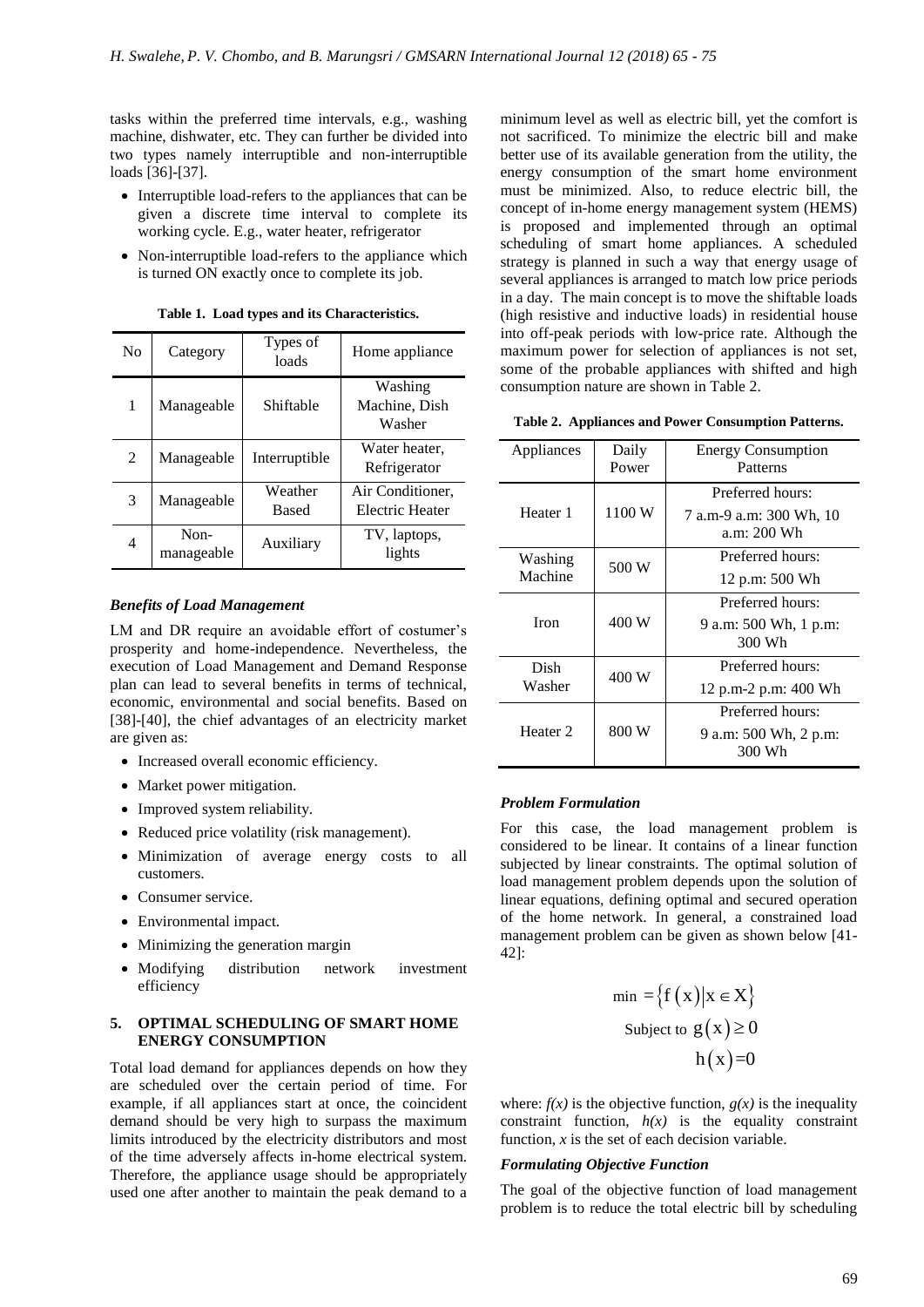the appliance on the basis of one-day ahead of TOU tariffs. The total electric bill is given in (1):

$$
min\sum_{k=1}^m C^k \Bigg( \sum_{i=1}^N \sum_{j=1}^{ni} P_{ij}^k X_{ij}^k \Bigg) \qquad \qquad (1)
$$

where:

$$
X_{ij}^{k} = \begin{cases} 1 \text{ if appliance is ON} \\ 0 \text{ if appliance is OFF} \end{cases}
$$
 (2)

If smart-grid (SG) is added, then the equation will be as follows:

$$
\min \sum_{k=1}^{m} \sum_{i=1}^{N} \sum_{j=1}^{ni} \left( C^{k} P_{ij}^{k} X_{ij}^{k} - g^{k} G_{ij}^{k} X_{ij}^{k} \right)
$$
(3)

If solar PV modules are added, then the equation will be as follows:

$$
\min \sum_{k=1}^{m} \sum_{i=1}^{N} \sum_{j=1}^{ni} \left( C^{k} P_{ij}^{k} X_{ij}^{k} - g^{k} {*} r^{*} P R^{*} A^{*} T_{ij}^{k} \right) (4)
$$

where:  $r$  is the solar panel efficiency,  $(0.16$  used in simulation). The value of *PR* is 0.75 (used in simulation). The *A* variable is the area of the photovoltaic modules which is 4 m<sup>2</sup> and *T* is the hourly irradiation.  $g^k$  is the feed-in tariff.

#### *System Constraints*

These define the conditions for solving the objective function of the load management, they include the following constraints:

 Load phases of the appliance should fulfill their energy requirements.

$$
\frac{1}{4}\left(\sum_{i=1}^{N}\sum_{j=1}^{ni}P_{ij}^{k}\right) = E_{ij} \quad \forall \{i,j\}
$$
\n(5)

Load safety factor.

$$
\sum_{i=1}^{N} \sum_{j=1}^{ni} P_{ij}^{k} \leq \beta^{k} \quad \forall \{k\}
$$
 (6)

where: *i* is the cutback appliance index, *k* is the slot time over a certain period of time, *j* is the is the phase load number index correlated within each appliance, *ni* is the phases load shiftable set of numbers correlated with every appliance *i*, *N* is the appliances cutback set numbers, *m* is the slot time maximum number present in a day,  $P_{ij}^k$  is the power consumption of each appliance *i* having load phase *j* at time slot *k*,  $C^k$  is the TOU tariff,  $X^k_{ij}$  binary decision variable with value 1 if  $i^{th}$  appliance is ON otherwise 0.

## **6. INTELLIGENT ALGORITHM**

#### *Whale Optimization Algorithm (WOA)*

Seyedali and Andrew (2006) [43-45], proposed an innovative nature based meta-heuristic optimization technique known as Whale Optimization Algorithm (WOA) that models the general behaviors of humpback whales. Usually, whales are considered as talented animals in movement. The WOA is motivated by the special hunting characteristic of humpback whales [43]. In general, the humpback whales aim to hunt krills or small fishes near the sea area. They use a genuine technique called bubble net feeding. With this technique, they swim around the target and build up a peculiar bubble beside a circle or 9-shaped path [43].

Mathematically, WOA can be expressed into three categories as: *(a) Encircling prey, (b) Bubble net hunting method, and (c) Search the prey*.



**Fig.6. Bubble-net feeding behavior of humpback whale [43].**

#### *Encircling prey*

WOA predicts the existent best candidate solution is the objective prey. Others try to update their positions toward best search agent. The behavior models are shown in (7)-(10) [43]:

$$
\vec{X}(t+1) = \vec{X}^*(t) - \vec{A} \times \vec{D}
$$
 (7)

$$
\vec{\mathbf{D}} = |\vec{\mathbf{C}} \times \vec{\mathbf{X}}^*(t) - \vec{\mathbf{X}}(t)|
$$
 (8)

$$
\overrightarrow{A} = 2 \times \overrightarrow{a} \times \overrightarrow{r} - \overrightarrow{a}
$$
 (9)

$$
\stackrel{\rightarrow}{C} = 2 \times \stackrel{\rightarrow}{r} \tag{10}
$$

where (7) show the best solution position and the position of the vector. The current iteration is expressed by *it*.  $\vec{A}$ ,  $\vec{C}$  are vectors coefficient. *a* decreased from 2  $\rightarrow$  $\rightarrow$ to 0 directly.  $\mathbf{r}$  is a random vector [0, 1].  $\rightarrow$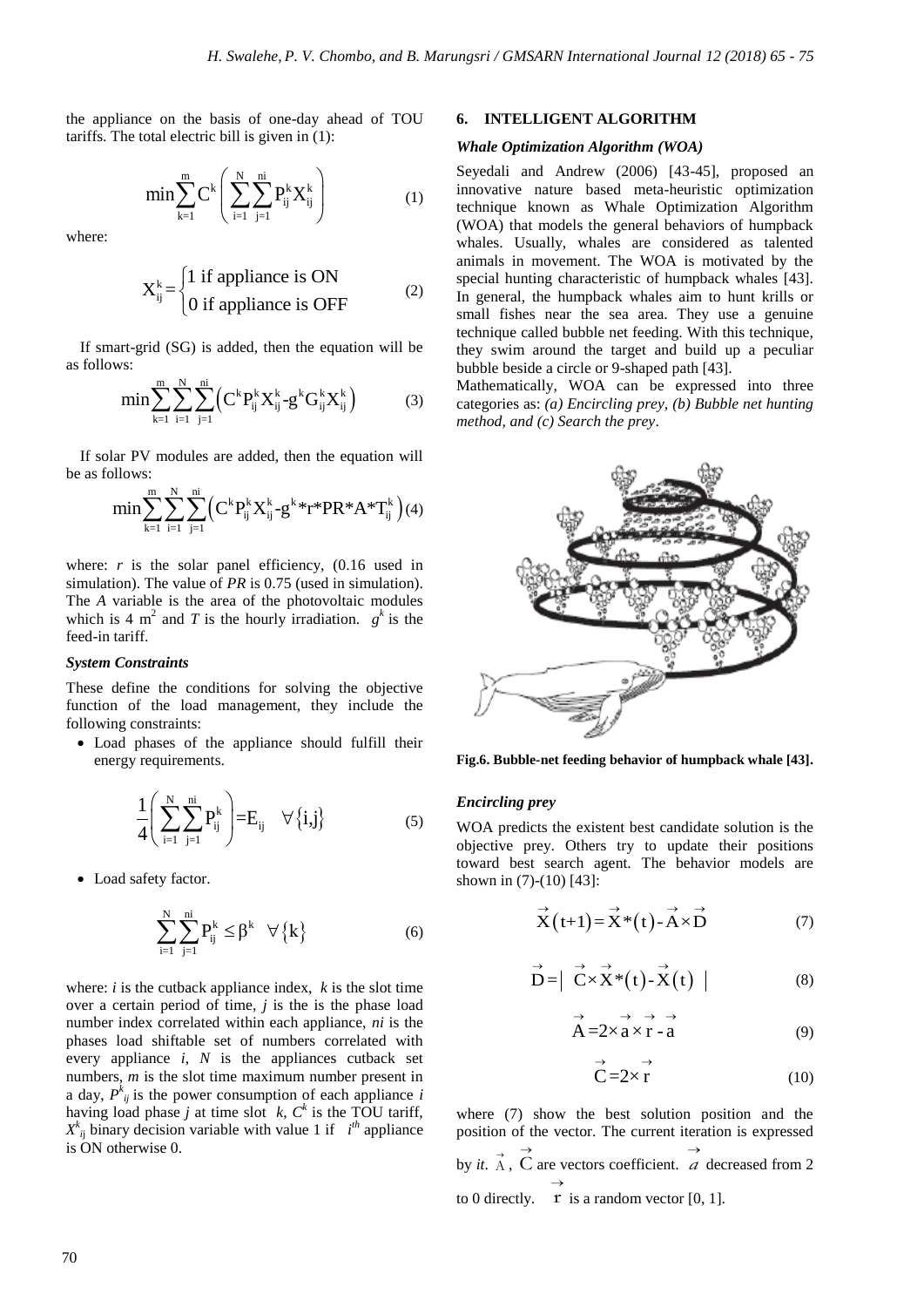#### *Bubble net hunting method*

This one is classified into two categories as *Shrinking encircling prey* and *Spiral position updating.* 

*Shrinking encircling prey* 

Here  $\overrightarrow{A} \in [-a,a]$  whereby  $\rightarrow$ A is reduced from 2 to 0. Here the position is set down at random values in

between [−1, 1]. The current position of  $\rightarrow$ A is achieved between original position and position of the current best agent.

#### *Spiral position updating*

Helix-shaped movement spiral equation (11) is used to imitates.

$$
\vec{X}(t+1) = \vec{D} \times e^{bl} \times \cos(2\pi l) + \vec{X}^* \tag{11}
$$

In the two paths above, whales swim around the prey during hunting simultaneously. 50% probability is accounted for above two methods [41] to update whale"s positions.

$$
\vec{X}(t+1) = \begin{cases}\n\vec{x}^*(t) - \vec{A} \times \vec{D} & \text{if } p < 0.5 \\
\vec{X}^*(t) - \vec{A} \times \vec{D} & \text{if } p < 0.5 \\
\vec{D}^{\cdot} \times e^{bl} \times \cos(2\pi l) + \vec{X}^* & \text{if } p \leq 0.5\n\end{cases}
$$
\n(12)

where  $D = |\vec{X}^* \cdot \vec{X}(t)|$  express the whale and the prey

distance known as the best solution. *b* is constant,  $l \in$ [−1, 1]. *P* is random number [0, 1].

#### *Search for prey*

Instead of the best agent, randomly selected search agent updating is performed to obtain the global minima.

$$
\vec{D} = \left| \overrightarrow{C} \times \overrightarrow{X}_{rand} - \overrightarrow{X} \right| \tag{13}
$$

$$
\overrightarrow{X}(t+1) = \overrightarrow{X}_{\text{rand}} - \overrightarrow{A} \times \overrightarrow{D}
$$
 (14)

 $\overrightarrow{X}_{\text{rand}}$  are the current iteration random whales.

The input data to the proposed WOA is the number of appliances to be scheduled  $n$ , the population size of a whale *N*, and the maximum number of iterations *itmax*. The WOA beginning by producing *N* solutions from the random population in the search environment [0, 100], for every position the fitness function *Fit<sup>i</sup>* is examined by using the above equation (1). Then the fitness function *Fbest* with respect to its best whale position *ybest* are obtained. The values of *A* and *C* parameters are evaluated based on *a* parameter to diminish from 2 to 0,

then the position of every whale is updated with respect to parameter *p*. The preceding procedures continued until the stoping criteria are achieved. The last and final step is to translate values into binary to represent the switching state of the appliances. The implementation of WOA is described by flowchart given in Fig 7.

| Algorithm: WOA Algorithm for Appliance Scheduling                 |  |  |
|-------------------------------------------------------------------|--|--|
| Input: $n$ : number of appliances, $N$ : population size of<br>1: |  |  |
| whales, $it_{max}$ : maximum number of iterations.                |  |  |
| 2: Output: <i>y<sub>best</sub></i> Optimal cost values.           |  |  |
| 3:<br>Generate a population of N whales $y_i$ , $i = 1, 2, , N$   |  |  |
| $t=1$<br>4:                                                       |  |  |
| for all $y_i$ do // parallel techniques do<br>5:                  |  |  |
| 6: Calculate fitness function $Fiti$ for $yi$ from equation (1)   |  |  |
| $7:$ end for                                                      |  |  |
| 8: Determine the best fitness function $F_{best}$ and its         |  |  |
| position whale $y_{best}$ .                                       |  |  |
| repeat<br>9:                                                      |  |  |
| for For every Value of $a$ decrease from 2 to 0 do<br>10:         |  |  |
| for $i = 1: N$ do<br>11:                                          |  |  |
| 12:<br>Evaluate $C$ and $A$ using equation (10)                   |  |  |
| and equation (9) respectively.                                    |  |  |
| 13:<br>$p = rand$                                                 |  |  |
| if $p \geq 0.5$ then<br>14:                                       |  |  |
| 15:<br>Update the solution using equation $(11)$                  |  |  |
| 16:<br>else                                                       |  |  |
| if $ A  \ge 0.5$ then<br>17:                                      |  |  |
| Update the solution using equation $(14)$<br>18:                  |  |  |
| else<br>19:                                                       |  |  |
| 20:<br>Update the solution using equation $(8)$                   |  |  |
| end if<br>21:                                                     |  |  |
| end if<br>22:                                                     |  |  |
| 23:<br>end for                                                    |  |  |
| end for<br>24:                                                    |  |  |
| 25:<br>$t=t+1$                                                    |  |  |
| 26: until $H < i t_{max}$                                         |  |  |

**Fig.7. Pseudo-code of the WOA algorithm.**

#### **7. SIMULATION RESULTS AND DISCUSSION**

#### *Optimization of the Residential Electricity Bill (Cost) without Solar PV integration*

The optimization of the appliance scheduling problem for cost reduction of the household for the 24-hours a day based on TOU tariff was performed by using a WOA technique. It was used to schedule five (5) different shiftable appliances (i.e., Heater1, washing machine, Iron, Dishwasher, and Heater2) each with different daily energy consumption as shown from Table 2 above. Preferred working hours for operating an appliance (equipment) was taken into account to ensure total constant power supply from either utility (grid).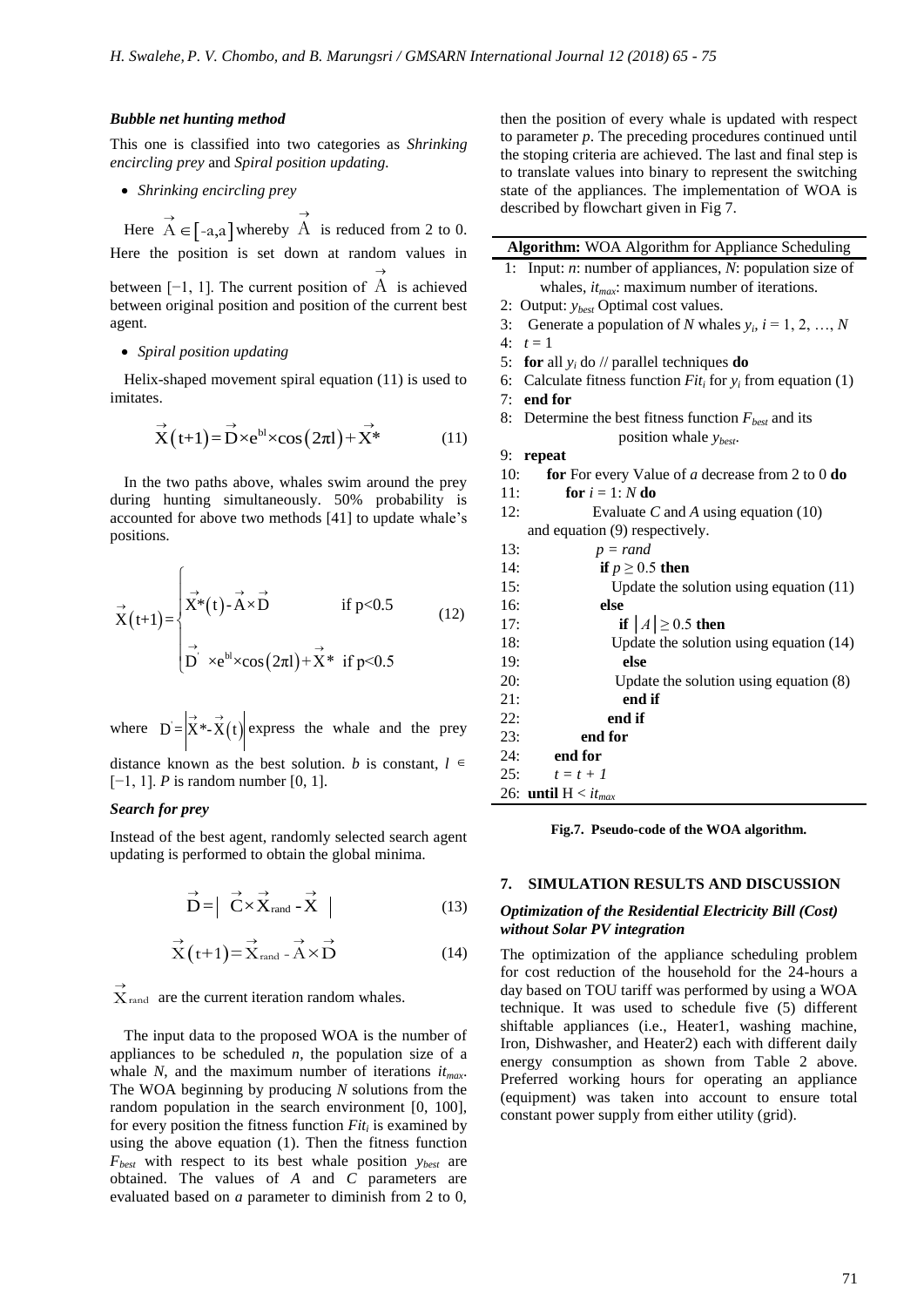

**Fig.8. Optimal scheduling of appliances without Solar PV modules penetration.**

The effectiveness and the efficiency of the WOA algorithm based on TOU tariff of the appliance scheduling problem for 24-hours a day was tested by comparing the electricity cost (bill) of the homes from the base case (i.e, before optimization) and after optimization. Table 3, give out the comparison of the simulation results of electricity bill (cost) of the household before WOA optimization and after WOA optimization with respect to TOU tariff. The optimization problem was done in MATLAB as seen from Fig 8 above. The simulation results shows that WOA minimizes electricity bill of the household at a large and can be adopted for load management in smart homes.

**Table 3. Cost Comparison without PV Integration**

| TOU Tariff: Hourly Electricity Price Fluctuation |             |            |
|--------------------------------------------------|-------------|------------|
|                                                  | Bill before | Bill after |
| Appliances                                       | <b>WOA</b>  | <b>WOA</b> |
|                                                  | $(\$)$      | $(\$)$     |
| Heater 1                                         | 0.099       | 0.091      |
| Washing                                          |             |            |
| Machine                                          | 0.055       | 0.041      |
| <b>Iron</b>                                      | 0.032       | 0.031      |
| Dish Washer                                      | 0.048       | 0.024      |
| Heater <sub>2</sub>                              | 0.064       | 0.055      |
| Total                                            | 0.298       | 0.242      |

### *Optimization of the Residential Electricity Bill (Cost) with Solar PV integration*

In this case, the impact of penetrating renewable energy sources (Solar PV) in the smart home for electricity cost reduction was examined. The optimization was carried out in two different cases. First case was the base case (before optimization) and the second case was optimizing by WOA with integrating with renewable energy sources (WOA + solar PV) with respect to TOU tariff. Table 4, shows the comparison of the simulation results of electricity bill (cost) of the household before WOA optimization and after WOA with renewable energy source (solar PV) based on TOU tariff. Fig. 9 indicate the optimal scheduling of appliances with the integration of Solar PV modules.



**Fig.9. Optimal scheduling of appliances with the integration of Solar PV modules.**

**Table 4. Cost Comparison with PV Integration**

| TOU Tariff: Hourly Electricity Price Fluctuation |                     |                              |
|--------------------------------------------------|---------------------|------------------------------|
| Appliances                                       | Before WOA<br>$($)$ | WOA with<br>solar PV $($ \$) |
| Heater 1                                         | 0.099               | 0.073                        |
| <b>Washing Machine</b>                           | 0.055               | 0.039                        |
| <b>Iron</b>                                      | 0.032               | 0.024                        |
| Dish Washer                                      | 0.048               | 0.021                        |
| Heater 2                                         | 0.064               | 0.039                        |
| Total                                            | 0.298               | 0.196                        |
|                                                  |                     |                              |

It can be shown from Table 4, that optimizing by WOA with solar PV (i.e., WOA + Solar PV) has major impact in case of minimizing the electricity cost than optimizing only with WOA. The extra energy from the solar PV that sold back to the grid in times when the PV generate more energy than the demand of the home was taken into consideration. The assumption made during simulation was that feed-in tariff (price of the energy sold back to the grid) equals to TOU tariff. A summary of the comparison of the Scheduling optimization of different cases is given from Table 5 below.

**Table 5. Comparison of the Scheduling Optimization.**

| 24-Hours Electricity Bill of the Appliances (\$) |            |  |
|--------------------------------------------------|------------|--|
| Pricing                                          | TOU tariff |  |
| Base Case (\$)                                   | 0.298      |  |
| WOA without PV (\$)                              | 0.243      |  |
| WOA with $PV($)$                                 | 0.196      |  |
| WOA with PV and energy                           |            |  |
| selling $(\$)$                                   | 0.18       |  |

For validation, the results of WOA algorithm was compared with those of Mixed Integer Linear Programming (MILP). The procedures for performing MILP were described in [46] and results are shown in Table 6.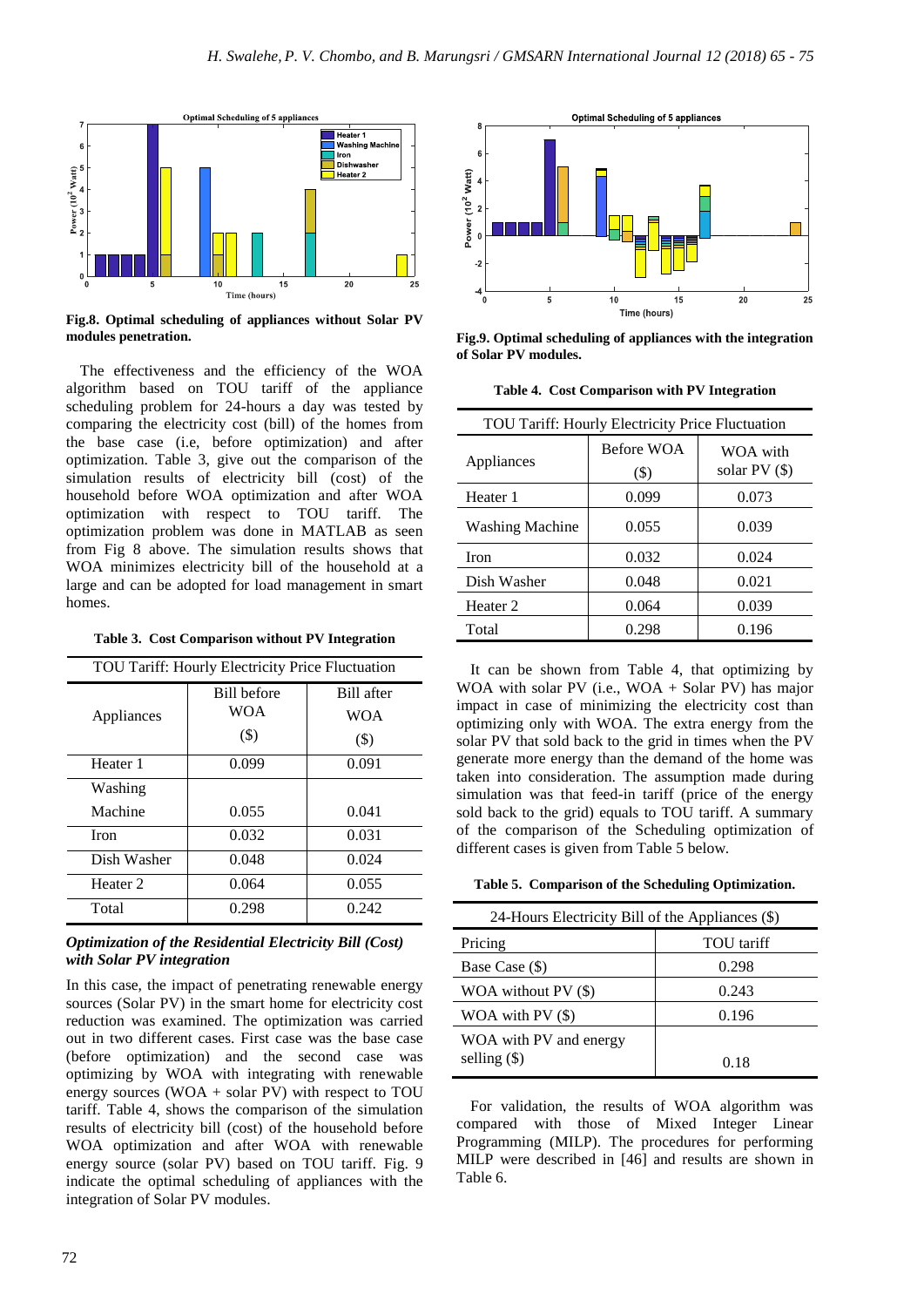| 24-Hours Electricity Bill of the Appliances (\$) |             |       |
|--------------------------------------------------|-------------|-------|
|                                                  | TOU tariff  |       |
| Pricing                                          | <b>MILP</b> | WOA   |
| Base Case (\$)                                   | 0.298       | 0.298 |
| Optimization                                     |             |       |
| without $PV($)$                                  | 0.263       | 0.243 |
| Optimization                                     |             |       |
| with $PV($)$                                     | 0.24        | 0.196 |
| Optimization                                     |             |       |
| with PV and                                      | 0.2         | 0.18  |
| energy selling $(\$)$                            |             |       |

**Table 6. Comparison of electric bills from MILP and WOA**

From Table 6, the results of electric bills from MILP and WOA in base case are seen to be the same. But for the case of optimization with and without PV, WOA gives better savings in electric bills compared to MILP. As seen in Table 6, the remained electric bill after optimization with PV and energy selling, WOA performs better than MILP in both cases.

# **8. CONCLUSION**

Reducing the environmental impact such as increased Greenhouse Gases (GHG) emissions that greatly affect the earth"s temperature, changes in weather, sea level, land use patterns and responding effectively and efficiently to the energy demand (cost and peak load reduction) is crucial towards achieving sustainability. WOA method was used to optimize and reduce the daily electricity cost through appliance scheduling. The scheduling optimization was implemented respectively with respect to Time-of-Use (TOU) billing method depending on the type of electricity price fluctuation. Moreover, the optimization was done in two different ways, i.e., optimization without solar PV and optimization integrating with solar PV. Simulation results depicted that optimizing the cutback of the electric appliances through WOA minimizes the cost up to 40% when no renewable energy is placed and by up to 53% when renewable energy is taken into account with respect to TOU pricing. Also, in terms of scheduling, WOA showed that it can be adopted for scheduling appliances in households for both electric bill and peak load reduction. The reduction in electric bill indicates the cutback of load demand from the specific user which can serve during severe peak demand. Moreover, the great saving of electric bills indicates a better performance of WOA.

#### **ACKNOWLEDGMENT**

This work was promoted by the Laboratory of High Voltage Insulation Technology of Suranaree University of Technology, Thailand.

#### **REFERENCES**

[1] Davda, A. T., Desai, M. D. and Parekh, B. R. 2011.

Integration of Renewable Distributed Generation in Distribution System for Loss Reduction: A Case Study. IEEE Trans. Power Deliv., vol. 3, No. 3.

- [2] Goyal, S. and Shimi, S. L. 2017. Design of Nano Grid using Solar and Hydro System for Smart Homes. IEEE Trans. Power Deliv., vol. 5, Issue 5.
- [3] Swathi, K., Balasubramanian, K., and Veluchamy, M.2016.Residential Load Management Optimization in Smart Grid. *International Journal for Trends in Engineering & Technology*, 13, pp. 48 - 53.
- [4] Abaravicius, J. 2007. Demand Side Activities for Electric Load Reduction. ISRN LUTMDN/TMHP-04/7024-SE, Department of Heat and Power Engineering, Lund, University.
- [5] Won, J. R., and Song, K. B. 2013. An Analysis of Power Demand Reduction Effects of Demand Response Systems in the Smart Grid Environment in Korea. *Journal of Electrical Engineering Technology (JEET),* Vol 8(No. 6): 1296-1304.
- [6] Salma, B. 2012. Design, Simulation, and Emulation of a Residential Load Management Algorithm Utilizing a Proposed Smart grid Environment for the Mena region. M.S. thesis, Department of Electrical engineering and Computer science., Cairo University., Egypt.
- [7] Qayyum, F.A. 1998. Appliance Scheduling Optimization with Micro-grid in Smart Home Network. Department of Electrical and Computer Engineering., B.S., Sir Syed Engineering University, Karachi, Pakistan.
- [8] Tammam, M. A., Aboelela, M. A. S., Moustafa, M. A. and Seif, A. E. A. 2013. A Multi-Objective Genetic Algorithm Based PID Controller for Load Frequency Control of Power Systems. *International Journal of Emerging Technology and Advanced Engineering,* Cairo., Egypt, 2013, pp. 463-467.
- [9] Chao-Rong Chen, Ming-Jen Lan, Chi-Chen Huang, Ying-Yi Hong, and Steven H. Low. 2013. Demand Response Optimization for Smart Home Scheduling Using Genetic Algorithms. *IEEE International Conference on Systems*, *Man, and Cybernetics,* pp. 1461-1465.
- [10]Chen, S. C., Tsui, K. M., Wu, H.C., Hou, Y., Wu, Y. C. and Wu, F. F. 2012. Load/Price Forecasting and Managing Demand Response for Smart Grids. *IEEE Signal Processing Magazine*, vol. 29, pp. 68-85.
- [11]Black, J. W., and Tyagi, R. 2010. Potential Problems with Large-Scale Differential Pricing Programs. *IEEE PES Transmission. And Distribution Conference and Exposition*, pp. 1-5.
- [12]Palensky, P. and Dietrich, D. 2011. Demand Side Management: Demand Response. Intelligent Energy Systems, and Smart Loads," *IEEE Trans. Industrial Informatics,* vol. 7, no. 3, pp. 381-388.
- [13]Albadi, M. H., and EI-Saadany, E. F. 2008. A Summary of Demand Response in Electricity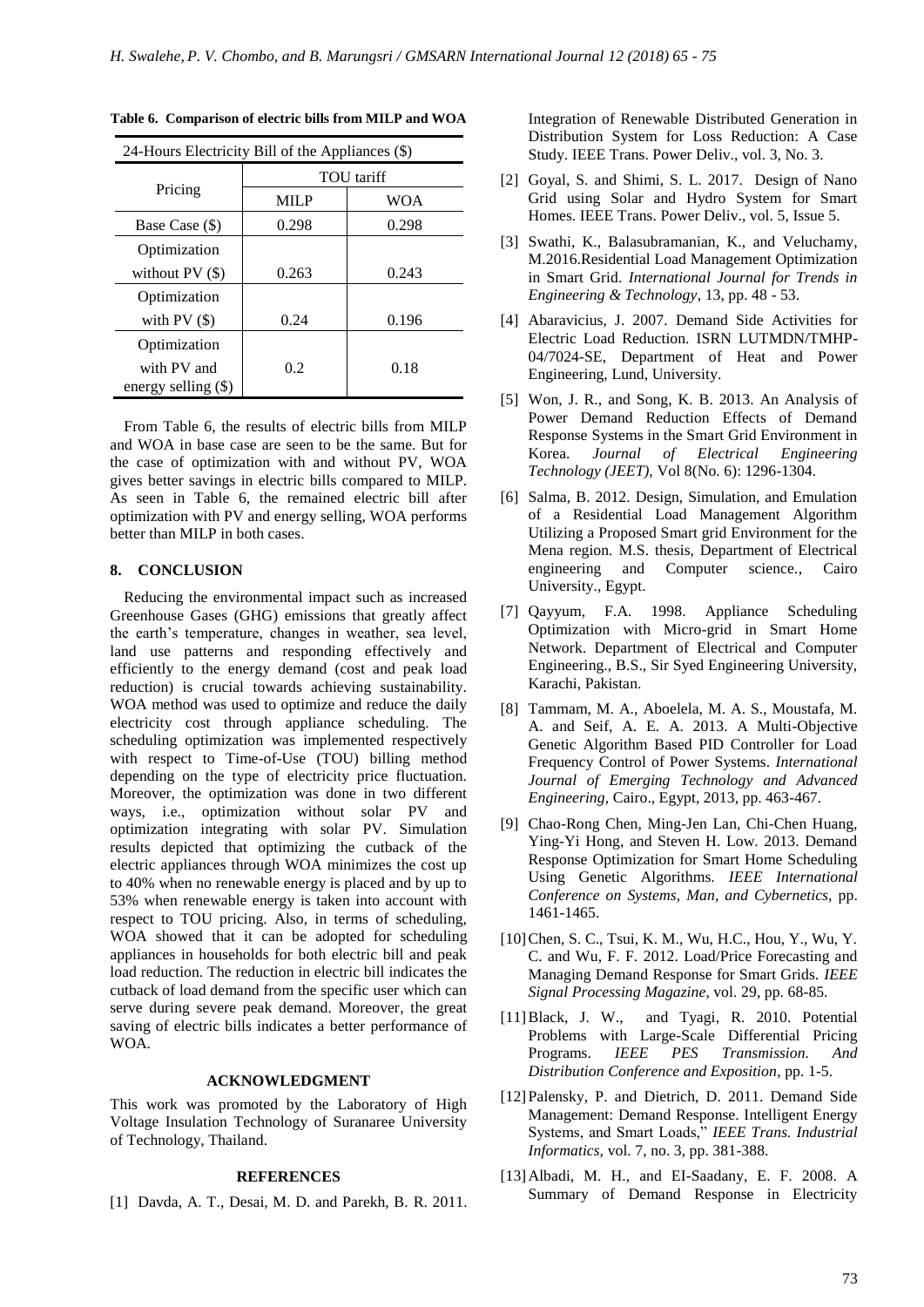Markets. Electric Power System Research, vol. 78, pp.1989–1996.

- [14]Caves, D., Eakin, K. and Faruqui, A. 2000. Mitigating Price Spikes in Wholesale Markets through Market-Based Pricing in Retail Markets. The Elect. J., vol. 13, no. 3, pp. 13–23, Apr. 2000.
- [15]Ackerman et al., 2001. Distributed generation: a definition. Electric Power Systems Research 57(195- 204).
- [16]Pepermans, G. 2005. Distributed generation: a definition, benefits, and issues. Energy Policy 33 (787-798).
- [17]Twidell, J. 2003. Increasing Renewable Grid Generation using Sympathetic Loads and Tariffs. EU project Xpansion (draft in development at Nov. 6, 2003).
- [18] Rosslin, J. R., and Tai-hoon, K. 2010. Applications, systems, and methods in smart home technology: a review. *International Journal of Advanced Science and Technology*, Vol. 15.
- [19]Abaravicius, J., Sernhed, K. and Pyrko, J. 2006. Analyzing Load Demand in Residential Houses. ISRN LUTMDN/TMHP-04/7024-SE, Department of Heat and Power Engineering, Lund, University.
- [20]Abaravicius, J. 2007. Demand Side Activities for Electric Load Reduction. ISRN LUTMDN/TMHP-04/7024-SE, Department of Heat and Power Engineering, Lund, University.
- [21]Barbose, G. and Goldman, C. 2004. A Survey of Utility Experience with Real Time Pricing. Lawrence Berkeley National Laboratory, LBNL-54238.
- [22]Erol-Kantarci, M. and Mouftah, H. 2011. Wireless Sensor Networks for Cost-Efficient Residential Energy Management in the Smart Grid. IEEE Transactions on Smart Grid, vol. 2, no. 2, pp. 314- 325.
- [23]IPART, 2002, Mechanism of promoting societal demand management. Independent Pricing and Regulatory Tribunal, New South Wales, ISBN 1 877049 11 5.
- [24] Swedish Energy Agency. (2006). Energy in Sweden. ET2006-45.
- [25] Tsui, K. and Chan, S. (2012). Demand Response Optimization for Smart Home Scheduling Under Real-Time Pricing. *IEEE Transactions on Smart Grid*, vol.3, no.4, pp. 1812-1821.
- [26]Watson, D. 2005. New Developments in Demand Response. *Lecture at Pacific Energy Centre, Pacific Gas & Electric Company*, *San Fransisco*, May 23, 2005.
- [27]Wilma, M., Suschek-Berger, J. and Tritthart, W. (2008). Consumer acceptance of smart appliances– smart domestic appliances in sustainable energy systems (Smart-A). obtained at smarta.org/WP5\_5\_Consumer\_acceptance\_18\_12\_08.pdf,

2008.

- [28]Association of Home Appliance Manufacturers, (2009). Smart grid white paper: the home appliance industry"s principles & requirements for achieving a widely accepted smart grid. *Association of Home Appliance Manufacturers, Washington,* DC, 2009.
- [29]Wilma, M., Suschek-Berger, J. and Tritthart, W. 2008. Consumer acceptance of smart appliances– smart domestic appliances in sustainable energy systems (Smart-A). obtained at smarta.org/WP5\_5\_Consumer\_acceptance\_18\_12\_08.pdf, 2008.
- [30]Paracha, Z. and Doulai, P. (1998). Load Management Techniques and Methods in Electric Power System. IEEE Catalogue No: 98EX137, 1998.
- [31]Abaravicius, J. (2004). Load Management in Residential Buildings Considering Techno-Economic and Environmental Aspects. Licentiate thesis. ISRN LUTMDN/TMHP-04/7024-SE, Department of Heat and Power Engineering, Lund, University, 2004.
- [32]Gellings, C.W. and Chamberlain, J.H. 1993. Demand-side management: Concepts & Methods. The Fairmont Press, Inc, 1993.
- [33]IEA, 2003, The power to choose. Demand Response in Liberalized Electricity Markets. *International Energy Agency,* ISBN 92-64-10503-4 2003.
- [34]Piette, M. A. 2005. "PIR Demand Response Research Centre Overview. Partner Planning Committee Meeting, Presentation LBNL, Berkeley, 2005.
- [35]Agnetis, A., Pascale, G., Detti, P. and Vicino, A. 2013. Load Scheduling for Household Energy Consumption Optimization. *IEEE Transactions on Smart Grid,* vol. 4, no.4, pp. 2364-2373, 2013.
- [36] Bellarmine, G. (2000). Load Management Techniques. Electronic Engineering Technology, Florida A & M University.
- [37] Chen, C., Wang, J., Heo, Y. and Kishore, S. 2013. MPC-Based Appliance Scheduling for Residential Building Energy Management Controller. *IEEE Transactions on Smart Grid*, vol. 4, no. 3, pp. 1401- 1410, 2013.
- [38]Ericson, T. 2007. Short-term electricity demand response. Doctorial thesis, Norwegian University of Science and Technology, ISBN 978-82-471-1156-7.
- [39]Kiliccote, S. and Piette, M.A. 2005. Advanced Control Technologies and Strategies Linking Demand Response and Energy Efficiency. ICEBO 2005 Conference Paper, LBNL58179.
- [40]PLMA, (2002). The principal of Regulatory Guidance. The Peak Load Management Alliance.
- [41]Swalehe, H., Chombo, P. V., Minja, K. M., Mmary, E. R., Kimenyuka, N. M., Promvichai, N., Supanarapan, T., Leeton, U. And Marungsri, B.